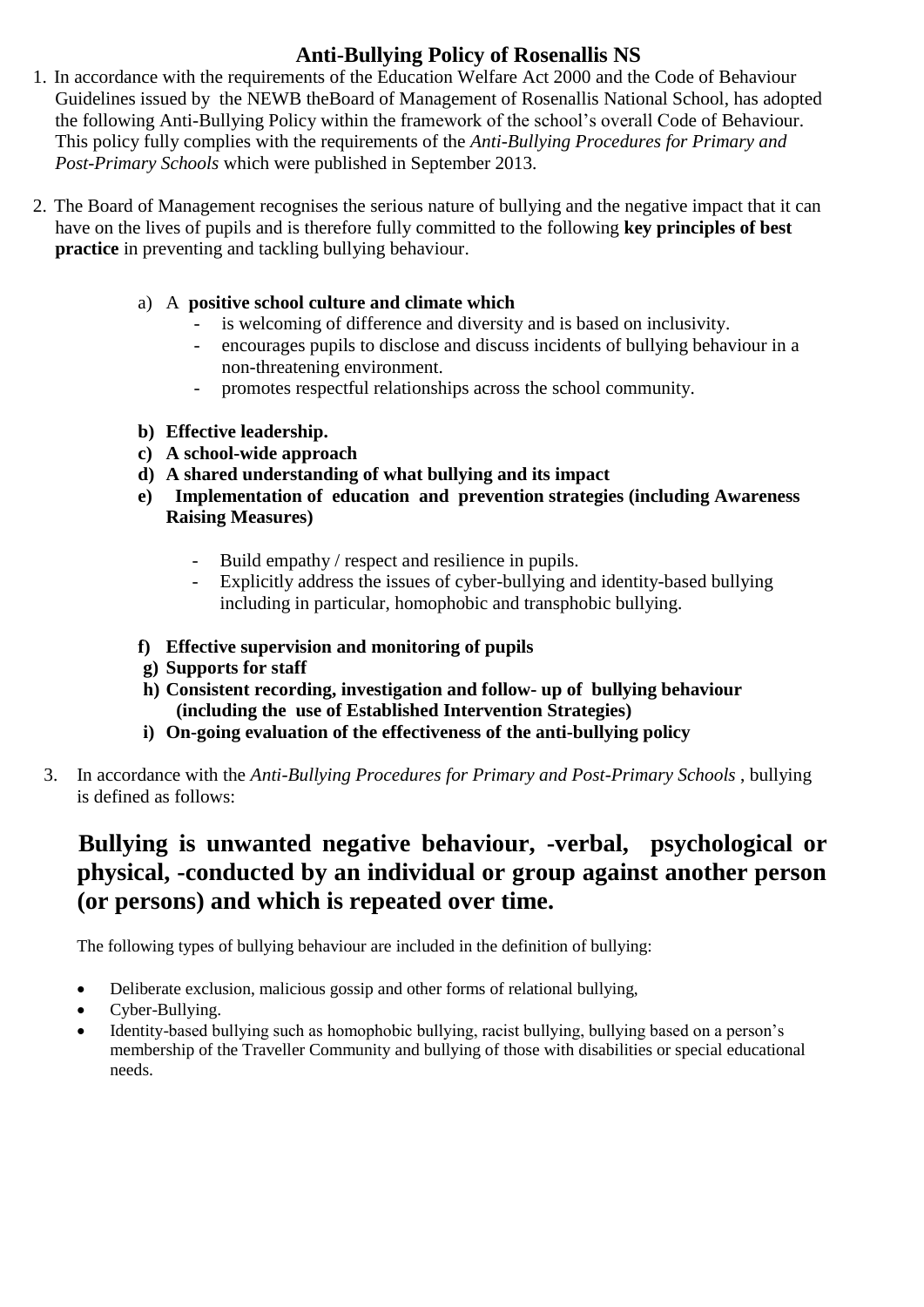Isolated or once-off incidents of intentional negative behaviour, including a once-off offensive or hurtful text message or other private messaging, do not fall within the definition of bullying and will be dealt with, as appropriate, in accordance with the school's Code of behaviour.

However, in the context of this policy, placing a once-off offensive or hurtful public message, image or statement on a social network site or other public forum where that message, image or statement can be viewed and/or repeated by other people will be regarded as bullying behaviour. In **Rosenallis NS** the use of mobile phones by children is prohibited during all school activities. The use of the internet is only allowed while the teacher is in the classroom and for the specific purpose set out by the teacher. Please refer to our ICT Policy and Mobile Phone Acceptable Use Policy for further information. See Appendix A

Negative behaviour that does not meet this definition of bullying will be dealt with in accordance with the school's code of behaviour. This definition includes a wide range of behaviour, whether verbal or written, whether physical or social, whether targeting person or property, whether carried out directly or indirectly or through any electronic or other medium, which could harm a pupil or undermine her/his self-esteem or self-confidence.

Appendix B gives a list of specific examples of bullying behaviour. This list is not exhaustive. Additional information on different types of bullying is set out in Section 2 of the *Anti-bullying Procedures for Primary and Post-Primary Schools.* 

- 4. The "Relevant Teacher" for investigating and dealing with bullying in this school is the class teacher. In the event of the absence of the class teacher, the Principal or Deputy Principal will be the relevant teacher until such time as the usual class teacher is present. Any teacher may act as a relevant teacher if circumstances warrant it.
- 5. The educational and prevention strategies (including strategies specifically aimed at cyberbullying and identity-based bullying used by the school are as follows:
	- A school wide approach to the fostering of respect for all members of the school community.
	- The promotion of the value of diversity to address issues of prejudice and stereotyping, and highlighting the unacceptability of bullying behaviour.
	- The fostering and enhancing of the self-esteem of all our pupils through both curricular and extracurricular activities. Pupil will be provided with opportunities to develop a positive sense of self-worth through formal and informal interactions.
	- Whole staff professional development on bullying to ensure that all staff develops an awareness of what bullying is, how it impacts on pupils' lives and the need to respond to it-prevention and intervention.
	- School –wide awareness and training on all aspects of bullying to include pupils, parents/guardians and the wider school community.
	- Supervision and monitoring of classrooms, corridors and school grounds. Non-teaching and ancillary staff will be encouraged to be vigilant and report issues to relevant teachers.
	- The school's anti-bullying policy is discussed with pupils and all new parents/guardians are given a copy as part of the code of behaviour for the school.
	- The anti-bullying module of the school's SPHE Programme, including Stay Safe and Walk Tall, as it applies during the school year.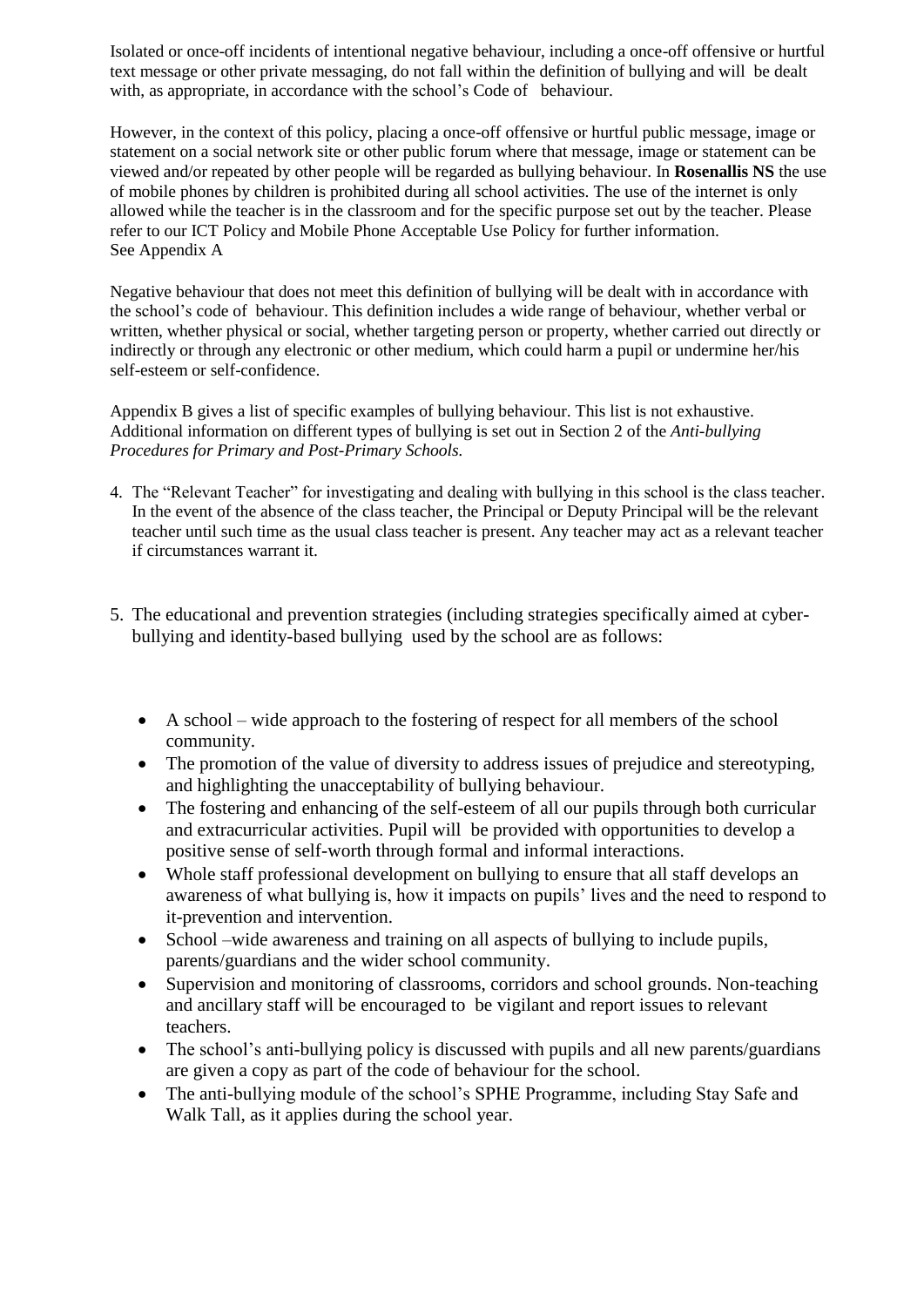- The school will encourage a culture of telling, with particular emphasis on the importance of bystanders. In that way pupils will gain confidence in "telling". It will be made clear to pupils that when they report incidents of bullying they are not considered to be telling tales but are behaving responsibility.
- Ensuring that pupils know who to tell and how to tell eg. Direct approach to teacher at appropriate time / hand up note with homework/anti – bullying or niggle box outside the staffroom/get a parent to tell on your behalf.
- The implementation of regular whole school awareness measures. Please see Appendix C.
- Identify clear protocols to encourage parents/guardians to approach the school if they suspect that their child is being bullied. The protocol will be developed in consultation with the parents.
- List of school policies, practices and activities that are particularly relevant to bullying. See Appendix D.
- 6. The school's procedure for investigating, follow up and recording bullying behaviour and the establishing strategies used by the school for dealing with cases of bullying behaviour are as outlined in Section 6.8 of the *Anti-bullying Procedures for Primary and Post-Primary Schools.*

**The Primary aim in investigating and dealing with bullying is to resolve any issues and to restore, as far as practicable, the relationship of the parties involved (rather than to apportion blame)** 

**The school's procedure must be consistent with the following approach and every effort will be made to ensure that all involved (pupils, parents/guardians) understand this approach from the outset.**

## **REPORTING BULLYING BEHAVIOUR**

- Any pupil or parent/guardian may bring a bullying incident to any teacher in the school.
- All reports, (including anonymous reports of bullying and bullying which has taken place outside the school but is having an impact in the school), will be investigated and dealt with by the relevant teacher. The teacher will complete sections 1-9 of the fore. at Appendix E at this stage.
- Teaching and non-teaching staff must report any incidents of bullying behaviour witnessed by them or mentioned to them, to the relevant teacher.
- Parents and pupils are required to co-operate with any investigation and assist the school in resolving any issues and restoring, as far as practicable, the relationships of the parties as soon as possible.
- Teachers must make a calm, unemotional, problem-solving approach and the relevant teacher, in consultation with the Principal, may request the presence of a second teacher during any stage of the investigation.
- The school, through the relevant teacher, reserves the right to ask any pupil to write an account of what happened, as part of the investigation. If the child is too young, the teacher may act as scribe. This will be a standard procedure and does not necessarily imply that a pupil is guilty of misbehaviour. Pupils who are not directly involved can provide very useful information in this way.
- Where possible, incidents will be investigated outside the classroom situation to ensure the privacy of all involved.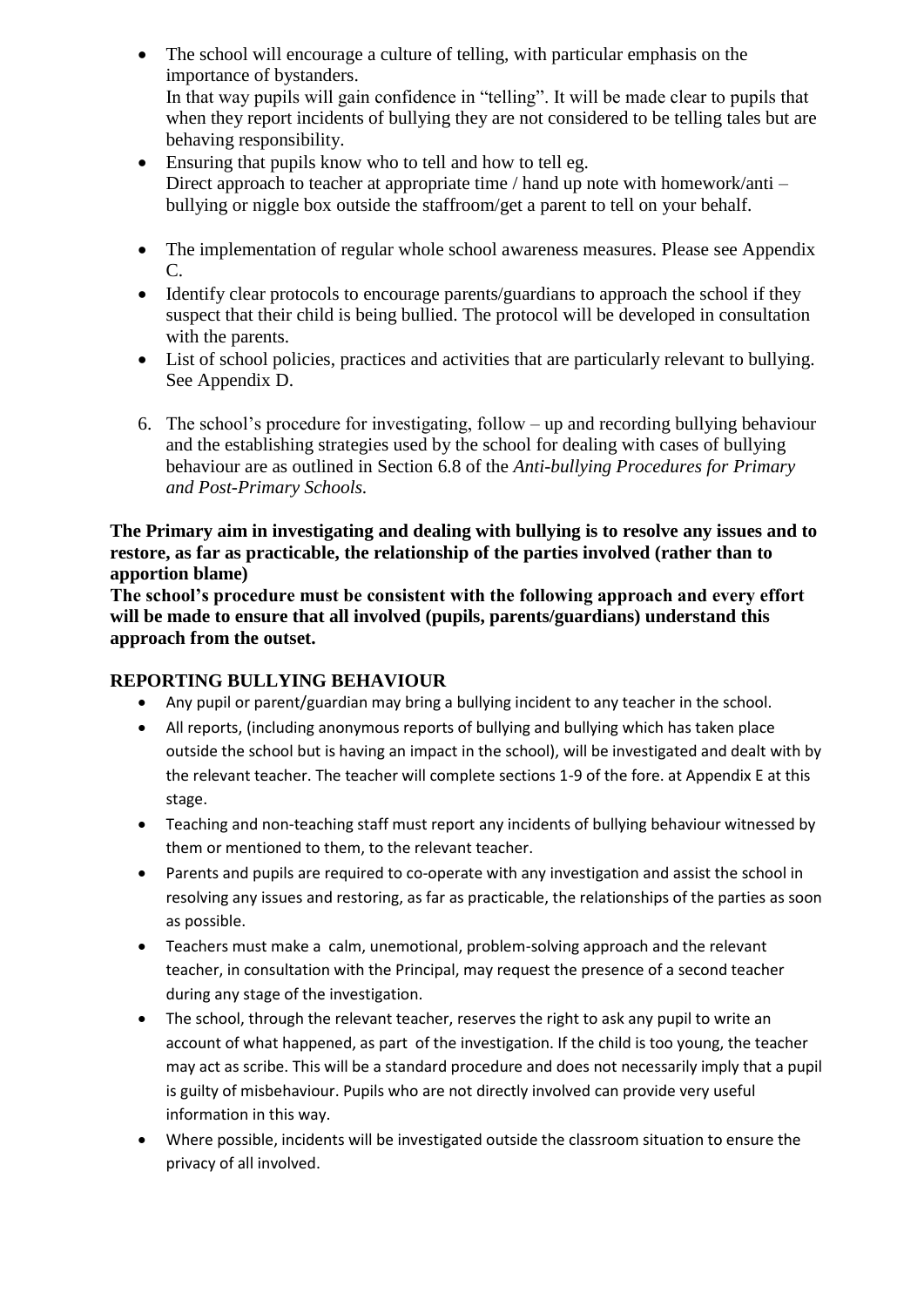- Where a group is involved, each member should be interviewed individually at first. Thereafter, all those involved should be met as a group. At the group meeting, each member should be asked for his/her account of what happened to ensure that everyone in the group is clear about each other's statements.
- When analysing incidents of bullying behaviour, the relevant teacher should seek answers to questions of what, where, when, who and why. This should be done in a calm manner, setting an example in dealing effectively with a conflict in a non-aggressive manner.
- Pupils who are alleged to have been involved in bullying behaviour are interviewed by the 'Relevant Teacher' to establish the nature and extent of the behaviour and nay reasons for it. In the event that they have been involved in bullying behaviour they are asked to sign binding promise that they will treat all pupils fairly, equally and respectfully including the targeted pupil(s). The format of the written promise will be age -appropriate.
- The 'Relevant Teacher' does not apportion blame but rather treats bullying behaviour as a 'mistake' that can and must be remedied. S/he emphasises that the intention is not to seek a promise that it will stop. If that promise is forthcoming and is honoured there will be no penalty and that will be the end of the matter. Pupils who report bullying therefore are not getting others 'in trouble' so much as enabling them to get out of trouble into which they may ultimately get if the bullying continued.
- If a pupil has signed such a promise (Appendix F) but then chooses to break that promise and continue the bullying behaviour, this can then no longer be considered a 'mistake'. In this event parent(s) /guardians will be contacted by the 'Relevant Teacher' and informed of the nature and extent of the bullying behaviour with the view to agreeing a strategy whereby a promise to end the bullying behaviour would be honoured. The Parent would then be requested to countersign the form as a witness of their daughter/son's promise (Appendix F). Breach of this additional promise by further bullying behaviour is regarded as a very grave matter and a serious sanction may be imposed by the school authorities. (See sanctions below)

## **•** Sanctions

Where a pupil has been found to be engaged in bullying behaviour, has formally promised to stop and has broken that promise, any of the following sanctions may be imposed:

- Parent(s)/guardians may be invited to a meeting with the 'Relevant Teacher' and the Principal, and the pupil may be suspended from school.
- The case may be referred to the Board of Management and the pupil may be expelled from the school.
- When an investigation is completed and/or a bullying situation is resolved the 'Relevant Teacher' will complete a Bullying Investigation Form (Appendix E), to include the findings of the investigation. In cases where the Relevant Teacher considers that the bullying behaviour has not been adequately and appropriately addressed within 20 school days after he/she has determined that bullying behaviour has occurred the Relevant Teacher must complete, in full, the DES Recording Template as Appendix G. He/She must retain the form and provide a copy to the Principal. A copy of all 'Bullying Investigation Reports' should be given to the Principal with the Teacher's Cuntas Miosuil (Monthly Progress Report).
- All documentation regarding bullying incidents and their resolution is retained securely in the school, in accordance with Data Protection legislation. Documents being held by the relevant teacher(s) will be kept in the teacher(s) locked cabinet in a class incident file for passing on the to the next relevant teacher at year-end and documents passed on to the Principal will be kept in a locked cabinet by the Principal. One copy of each document only will be retained indefinitely when the 'bullied' pupil leaves the school. Only the relevant teacher at the time and the Principal has access to these documents. (See Section 4.4. of Data Protection Act)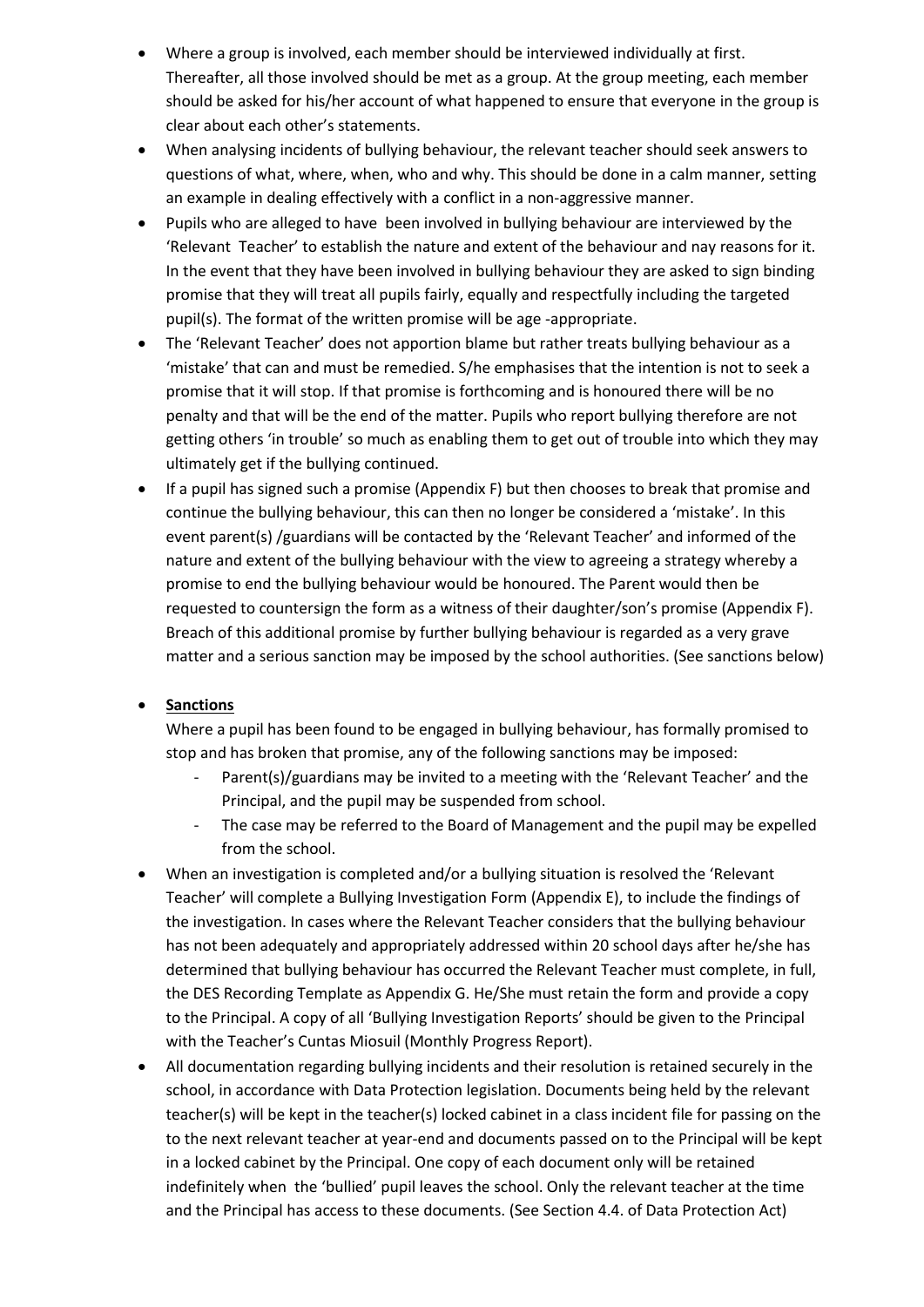- The school's programme of support with pupils affected by bullying is as follows:
	- Bullied Pupils
		- Ending the bullying behaviour.
		- Maintaining/developing a school culture which fosters respect for bullied pupils and all pupils and fosters greater empathy towards and support for bullied pupils.
		- Indicating clearly that the bullying is not the fault of the targeted pupil through the awareness raising programme.
		- Indicating clearly that the bullying is not the fault of the targeted pupil through the speedy identification of those responsible and speedy resolution of bullying situations.
		- After resolution, enabling pupils to complete a victim-impact statement.
		- Facilitating adequate counselling facilities available to pupils who need it in a timely manner eg. NEPSs.
		- Helping bullied pupils raise their self-esteem by encouraging them to become involved in activities that help develop friendships and social skills (eg Participation in group work in class and in extra –curricular group or team activities during or after school)
	- Bulling Pupils:
		- Making it clear that bullying pupils who reform are not blamed or punished and get a 'clean sheet'.
		- Making it clear that bullying pupils who reform are doing the right and honourable thing and giving them praise for this.
		- Facilitating the provision of adequate counselling facilities to help those who need it to learn other ways of meeting their needs besides violating the rights of others.
		- Helping those who need to raise their self-esteem by encouraging them to become involved in activities that develop friendships and social skills (eg Participation in group work in class and in extra-curricular group or team activities during or after school)`
		- Using learning strategies throughout the school and the curriculum to help enhance pupils' feelings of self-worth.
		- In dealing with negative behaviour in general, encouraging teachers and parents to focus on, challenge and correct the behaviour while supporting the child.
		- In dealing with bullying behaviour seeking resolution and offering a fresh start with a 'clean sheet' and no blame in return for keeping a promise to reform.

## 8. Supervision and Monitoring of Pupils:

The Board of Management confirms that appropriate supervision and monitoring policies and practices are in place to both prevent and deal with bullying behaviour and to facilitate early intervention where possible.

9. The Board of Management confirms that the school will, in accordance with its obligations under equality legislation, take all such steps as are reasonably practicable to prevent the sexual harassment of pupils or staff on any of the nine grounds specified ie. Gender, including transgender, Civil Status, Family Status, Sexual Orientation, Religion, Age, Disability, Race and Membership of the Traveller Community.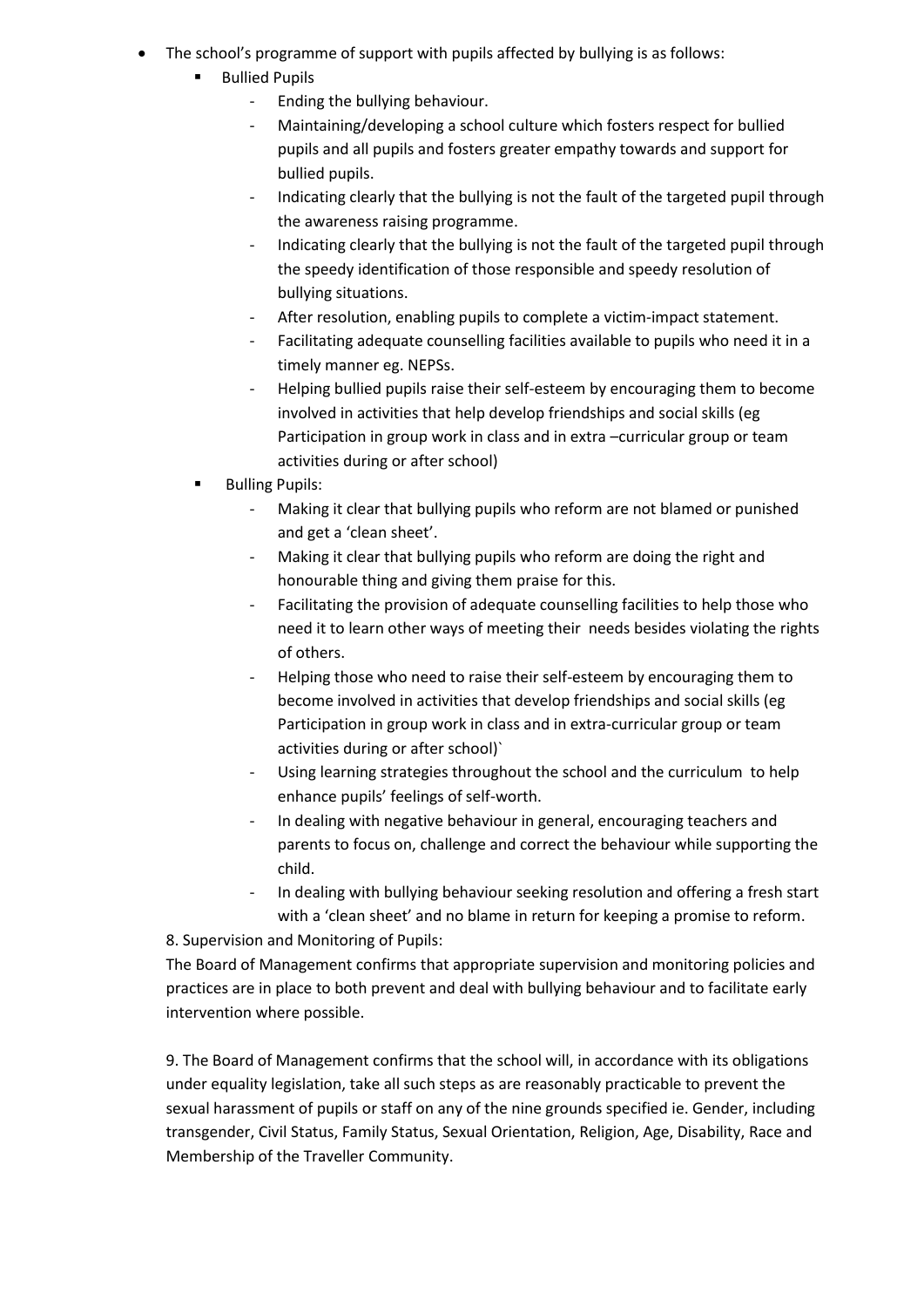10. This policy was adopted by the Board of Management of Rosenallis NS 19/5/2014 and was drawn up with the help of all parties involved in the school:- pupils, staff, parents and Board of Management.

11. This policy has made available to the school personnel, published on the school website and provided to the Parents' Association. A copy of this policy is included in our school booklet and is also readily available to parents and pupils on request. A copy of this policy will be made available to the Department of Educational and Skills and to the patron if requested.

| ມ |
|---|
|---|

(Chairperson of B.O.M.) (Principal)

Date:  $\Box$  /  $\Box$  Date:  $\Box$  /  $\Box$ 

Date of next review: 19/5/2015.